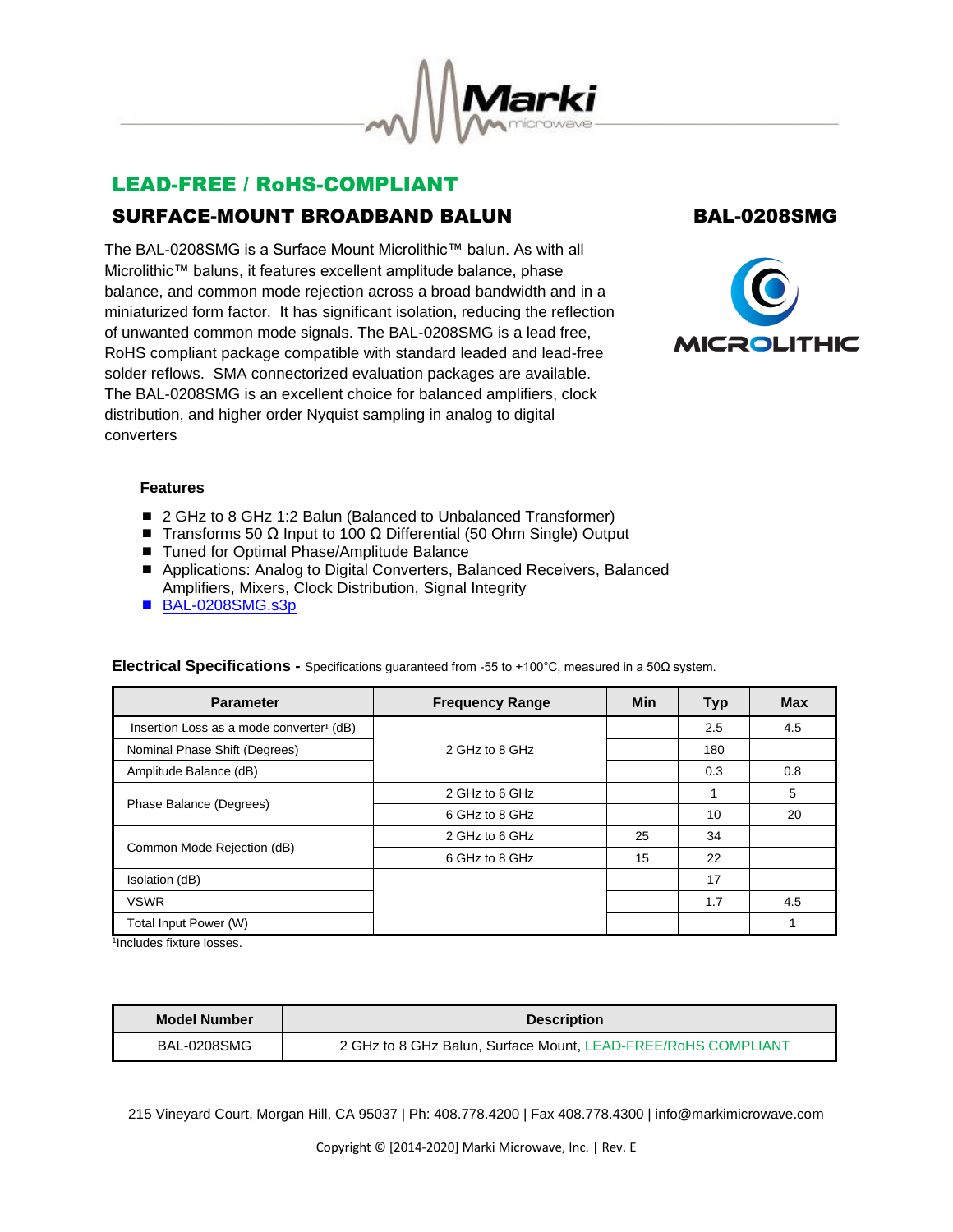

## SURFACE-MOUNT BROADBAND BALUN BAL-0208SMG

*Page 2*



I/O traces and ground plane finish is TiWNiAu, 0.65 microns Au max over 0.75 – 1.5 microns Ni. See **BALSM-ML-PCB** for suggested PCB layout.

#### **Block Diagram**





**Single ended to differential Conservation Entity Conservation Differential to single ended**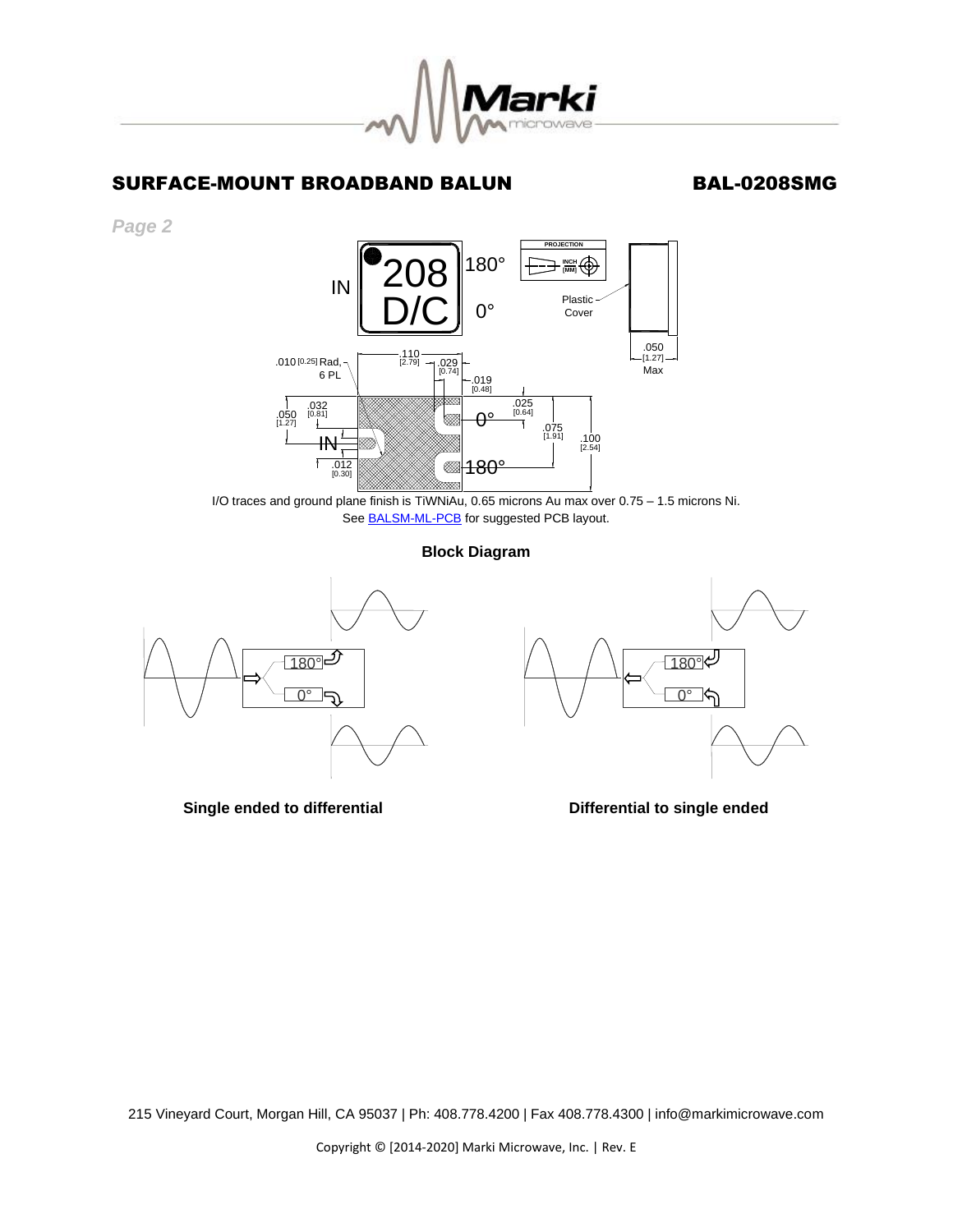

# SURFACE-MOUNT BROADBAND BALUN BAL-0208SMG

*Page 3*

### **Typical Performance Scattering Parameters**

Three port scattering parameters measured as three single-ended 50Ω ports showing relationship between any two ports. For example: S21 and S31, often referred to as insertion loss of a balun, is the output response on ports 2 and 3 with an input stimulus on port 1.



Fig. 1. Common to balanced port insertion loss<sup>1</sup>



Fig. 2. Amplitude balance between balanced ports.





Fig.3. Return loss for common port and balanced ports.



Fig. 4. Phase balance between balanced ports.



Fig. 5. Common mode rejection Fig. 6. Balanced port to balanced port isolation

215 Vineyard Court, Morgan Hill, CA 95037 | Ph: 408.778.4200 | Fax 408.778.4300 | info@markimicrowave.com

Copyright © [2014-2020] Marki Microwave, Inc. | Rev. E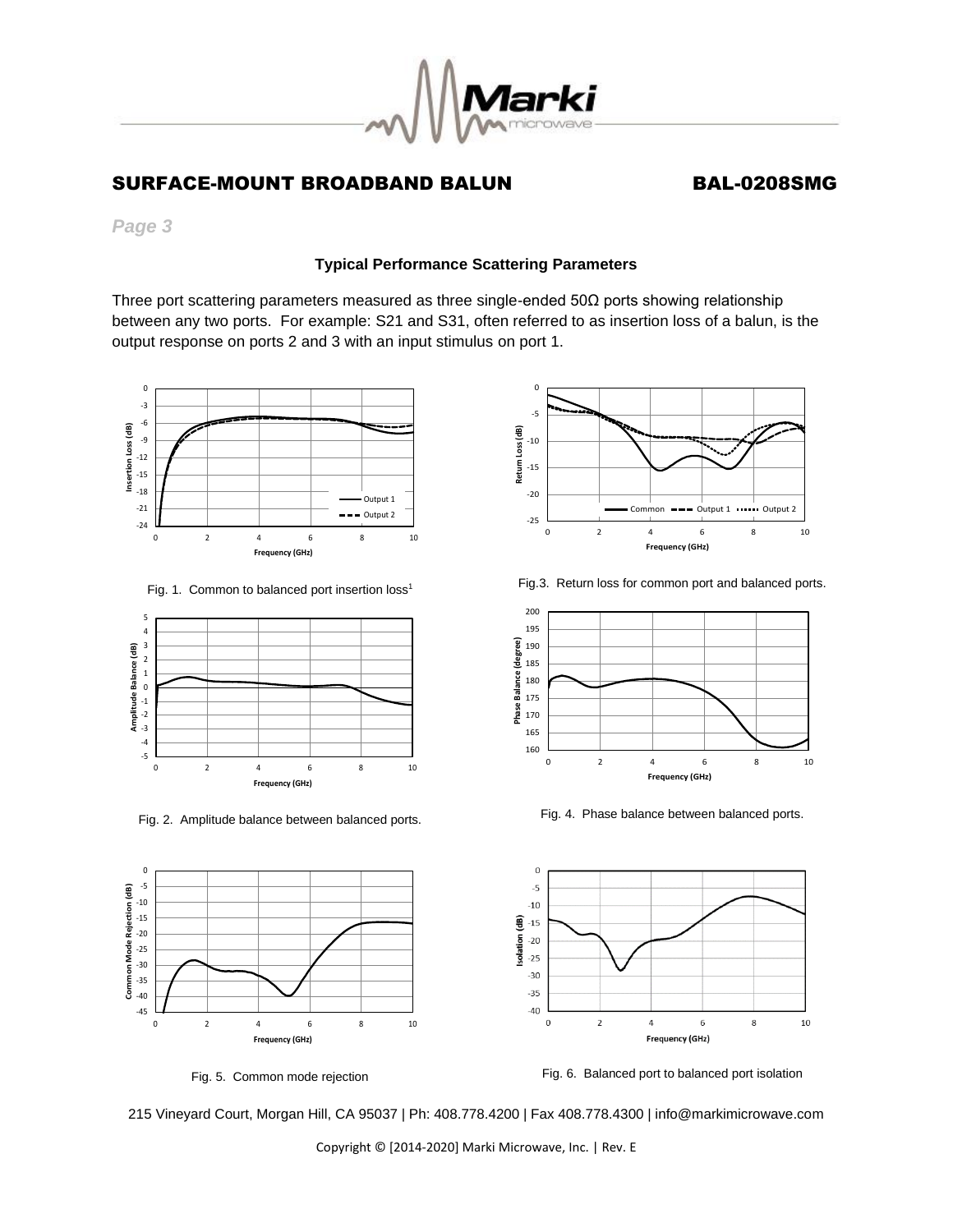<sup>1</sup>Includes test fixture loss. Results are not de-embedded.

# SURFACE-MOUNT BROADBAND BALUN BAL-0208SMG

*Page 4*

 $\,0\,$ 

 $-5$ 

### **Mixed Mode Scattering Parameters**

Mixed mode scattering parameters are used to characterize differential circuits. For baluns, this means that the 0° and 180° ports become a single 100Ω differential port and the common port remains the same 50Ω common port. The two-port s-parameters of the balun are then characterized based on differential (d), common mode (c), or single-ended (s) signals. For example: Scs12 is the Common output response given a single ended input.





 $Scc11$ 





 Fig. 9. Insertion loss of a common mode signal Fig. 10. Reflection converted between differential and common modes





215 Vineyard Court, Morgan Hill, CA 95037 | Ph: 408.778.4200 | Fax 408.778.4300 | info@markimicrowave.com